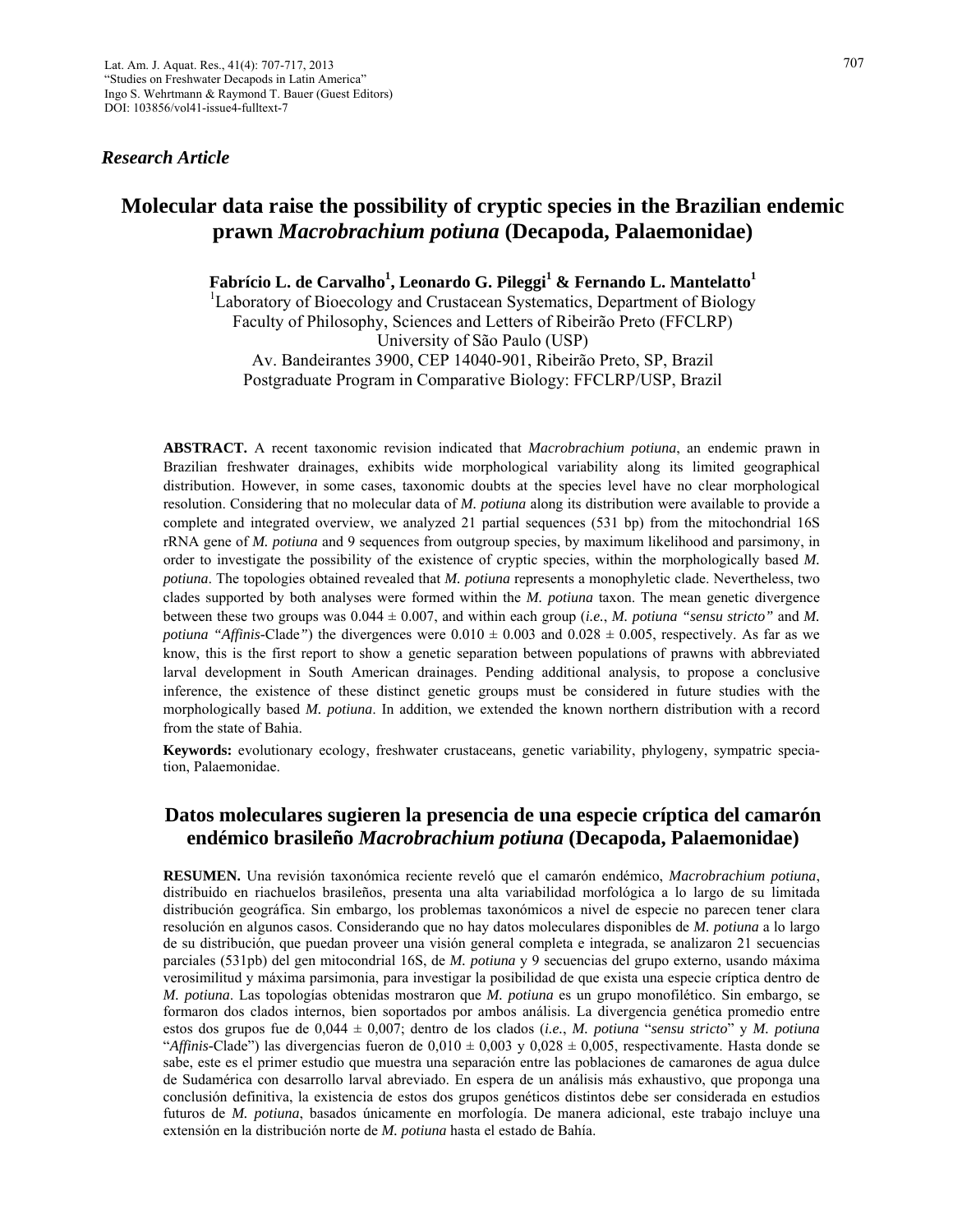$\mathcal{L}_\text{max}$ 

**Palabras clave:** ecología evolutiva, crustáceos dulceacuícolas, variabilidad genética, filogenia, especiación simpátrica, Palaemonidae.

Corresponding author: Fernando L. Mantelatto (flmantel@usp.br)

## **INTRODUCTION**

Morphological characters have been used as the main data to delimit and recognize species. Morphological data are usually easier to be access and make species determination practicable, without the use of expensive tools. However, the great variability of some diagnostic characters, due to phenotypic plasticity and other causes, complicates species delimitation in several groups of prawns (Pereira, 1997; Liu *et al*., 2007; Pileggi & Mantelatto, 2010; Vergamini *et al*., 2011). Moreover, genetically different biological entities, such as cryptic species, might be morphologically indistinguishable (Mayr, 1963, 1969; Knowlton, 1986). Therefore, molecular tools have been applied to assist in species delimitation and recognition in several cryptic decapod species (Keenan *et al.*, 1998; Schubart *et al*., 2001a, 2001b; Kitaura *et al*., 2002; Lai *et al*., 2010; Pileggi & Mantelatto, 2010; Mantelatto *et al*., 2011).

Molecular tools are extremely useful to solve many taxonomic problems and have been applied successfully to prawns of the genus *Macrobrachium*  Spence Bate, 1868 (Liu *et al*., 2007; Pileggi & Mantelatto, 2010; Vergamini *et al*., 2011). The genus *Macrobrachium* is a worldwide group represented by 243 brackish and freshwater species (De Grave & Fransen, 2011). Some American species, such as *Macrobrachium olfersii* (Wiegmann, 1836), have wide distributional ranges (*i.e.,* throughout the Atlantic coast), while species such as *Macrobrachium potiuna* (Müller, 1880) are endemic to smaller regions. Even with a restricted distribution, species might show wide morphological variation between populations due to their phenotypic plasticity, or as a response to different selective pressures, and adaptations to each kind of environment (Dimmock *et al.*, 2004; Schluter, 2009).

As typically observed in most other members of this genus, *M. potiuna* is a freshwater species characterized by a long incubation period (extends to about 50 days; Bueno, 1981; Bond & Buckup, 1982) and extremely abbreviated larval developmental period (approx. six days; Melo & Brossi-Garcia, 1999 as *Macrobrachium petronioi* Melo, Lobão & Fernandes, 1986). It is endemic to Brazilian drainages (Melo, 2003), distributed from the states of Bahia, northeastern Brazil (first record in this paper) to Rio

Grande do Sul, southern Brazil. The latter region includes the type locality of the species, Rio Itajaí in Blumenau, Santa Catarina (Müller, 1880). The great morphological variation of this species is unquestionable and, in the past, has led some authors to propose new species (*e.g.*, *M. petronioi*) based on a morphologically disparate form of *M. potiuna*. Recently, *M. petronioi* was suggested to be synonymous with *M. potiuna* (Pileggi & Mantelatto, 2010; Pillegi & Mantelatto, 2012), and from here on we used the name *"M. petronioi"* under quotes.

Nevertheless, this known morphological variability along a limited range of distribution, in association with the differences in the environmental conditions, where this species occurs, raises doubts as to whether the morphologically based *M. potiuna* is actually comprised of several distinct cryptic species. Therefore, this study aimed to investigate the possibility of the existence of genetically different groups of *M. potiuna* throughout its entire distribution, and to test the hypothesis that cryptic species exist within this taxon.

#### **MATERIALS AND METHODS**

Specimens of *Macrobrachium potiuna* were obtained from field collections throughout its distributional range from the northern limit in Bahia (16°S) to Santa Catarina (26°S). Specimens were collected in two different types of environment: hills and slopes (SHSE), which usually have clear water, rocky bottoms, and rapids; and streams of coastal lowlands (SCLE), which usually have dark water, marginal vegetation, and slow currents. Newly collected specimens were deposited in the Crustacean Collection of the Department of Biology (CCDB), Faculty of Philosophy, Sciences and Letters of Ribeirão Preto (FFCLRP), University of São Paulo (USP), Brazil (Table 1).

All molecular sequences used in this study were generated by the Laboratory of Bioecology and Crustacean Systematics (LBSC), Department of Biology (CCDB), Faculty of Philosophy, Sciences and Letters of Ribeirão Preto (FFCLRP), University of São Paulo (USP), as part of a long-term study on the molecular taxonomy of freshwater shrimp-like crustaceans. Genetic vouchers generated were depo-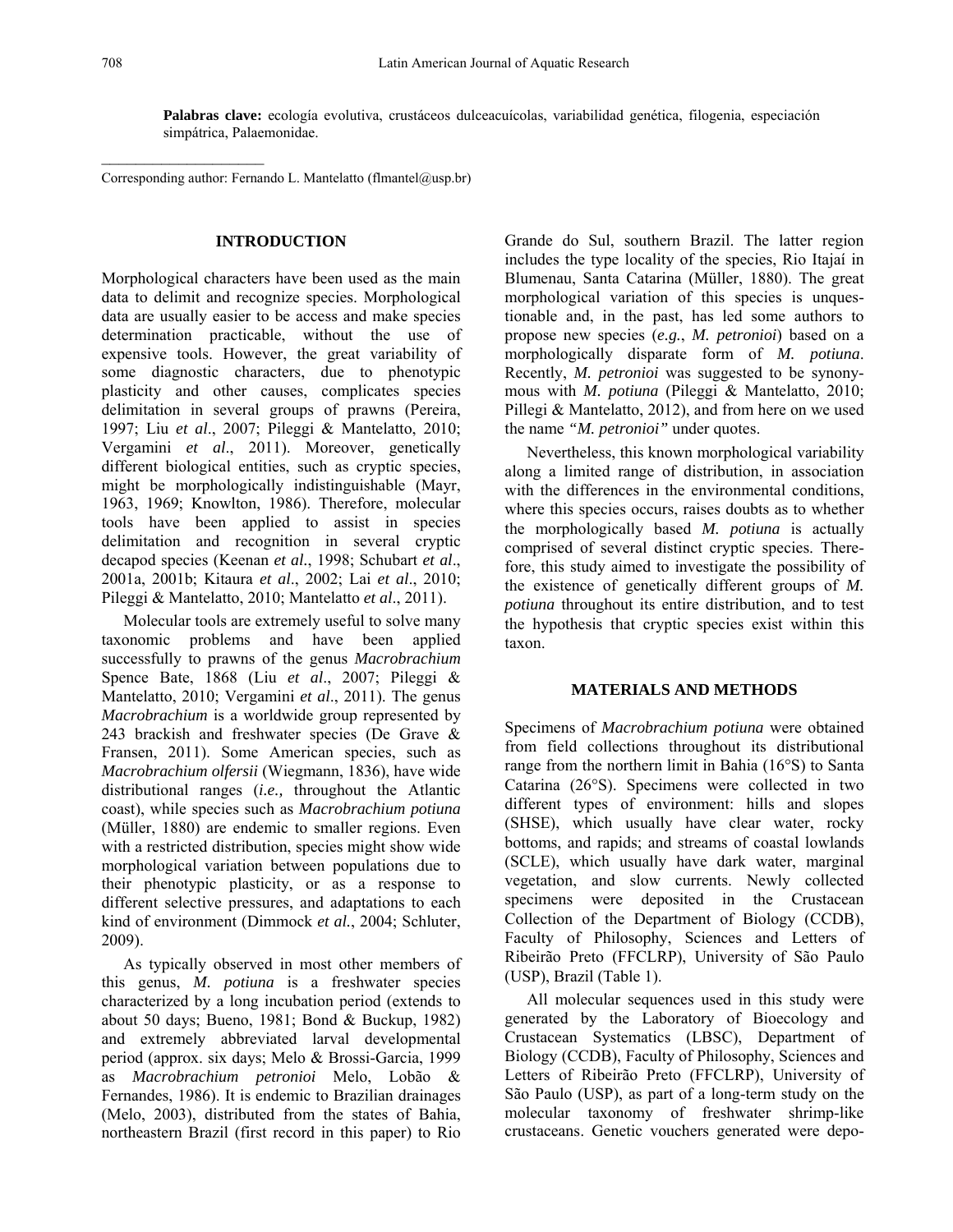**Table 1.** Species of *Macrobrachium* and outgroup used for the phylogenetic analyses, with their respective collection locality, habitat, catalogue number, and genetic database accession numbers at GenBank. Museum/collection abbreviations: UFRGS: Crustacean Collection of the Federal University of Rio Grande do Sul, CCDB: Crustacean Collection of the Department of Biology of the Faculty of Philosophy, Sciences and Letters of Ribeirão Preto, University of São Paulo. SHSE: streams of hills and slopes environment; SCLE: streams of coastal lowland environment.

| Species                | Locality                                                 | Catalogue no.      | GenBank  |
|------------------------|----------------------------------------------------------|--------------------|----------|
| M. potiuna             | Estação Veracel, Porto Seguro-1, Bahia, SCLE             | <b>CCDB</b> 1662-1 | JX466929 |
| M. potiuna             | Estação Veracel, Porto Seguro-2, Bahia, SCLE             | <b>CCDB 1662-2</b> | JX466930 |
| M. potiuna             | Rio Monte Valero, Ubatuba, São Paulo, SCLE               | <b>CCDB 2481</b>   | JX466940 |
| M. potiuna             | Rio Claro, Caraguatatuba, São Paulo, SCLE                | <b>CCDB 2844</b>   | JX466947 |
| M. potiuna             | Rio João Pereira, Bertioga, São Paulo, SCLE              | <b>CCDB 3745</b>   | JX466945 |
| M. potiuna             | Rio Preto, Praia Grande, São Paulo, SCLE                 | <b>CCDB 3747</b>   | JX466944 |
| M. potiuna             | Rio Turvo, Tapiraí-1, São Paulo, SHSE                    | <b>CCDB 2498</b>   | JX466931 |
| M. potiuna             | Princesa Isabel, Tapiraí-2, São Paulo, SHSE              | <b>CCDB 2499</b>   | JX466938 |
| M. potiuna             | SP 222, Km 14, Iguape, São Paulo, SHSE                   | <b>CCDB 2496</b>   | JX466934 |
| M. potiuna             | Rio das Ostras, Eldorado, São Paulo, SHSE                | <b>CCDB 2131</b>   | HM352438 |
| M. potiuna             | Estrada Pref. J.H. Oliveira, Cananéia-1, São Paulo, SCLE | <b>CCDB 1092</b>   | JX466943 |
| M. potiuna             | Rio Branco, Cananéia-2, São Paulo, SHSE                  | <b>CCDB 2456</b>   | JX466946 |
| M. potiuna             | Rio Branco, Cananéia-3, São Paulo, SHSE                  | <b>CCDB 3653</b>   | JX466937 |
| M. potiuna             | Rio Branco, Cananéia-4, São Paulo, SHSE                  | <b>CCDB 3652</b>   | JX466936 |
| M. potiuna             | Cachoeira do Encanto, Cananéia-5, São Paulo, SHSE        | <b>CCDB 3664</b>   | JX466942 |
| M. potiuna             | Antonina, Paraná                                         | <b>CCDB 2132</b>   | HM352439 |
| M. potiuna             | Rio Piraquara, Piraquara, Paraná, SHSE                   | <b>CCDB 2471</b>   | JX466933 |
| M. potiuna             | PR 508, Matinhos, Paraná, SHSE                           | <b>CCDB 2283</b>   | JX466935 |
| M. potiuna             | BR 101, Km 3, Garuva, Santa Catarina                     | <b>CCDB 2281</b>   | JX466932 |
| M. potiuna             | Rio Espinheirinho, Itajaí-1, Santa Catarina, SHSE        | <b>CCDB 1921</b>   | JX466941 |
| M. potiuna             | Aririba, Itajaí-2, Santa Catarina, SHSE                  | <b>CCDB 1920</b>   | JX466939 |
| "M. petronioi"         | Paratype. Rio Branco, Cananéia, São Paulo                | <b>MZUSP 8037</b>  | HM352440 |
| Outgroup               |                                                          |                    |          |
| Cryphiops brasiliensis | Brasília, Distrito Federal, Brazil                       | <b>CCDB 2195</b>   | HM352434 |
| M. iheringi            | Itatinga, São Paulo, Brazil                              | <b>CCDB 2126</b>   | HM352432 |
| M. borellii            | Buenos Aires, Argentina                                  | <b>UFRGS 3669</b>  | GU929445 |
| M. brasiliense         | Serra Azul, São Paulo, Brazil                            | <b>CCDB 2135</b>   | GU929446 |
| M. olfersii            | Isla Margarita, Venezuela                                | <b>CCDB 2446</b>   | HM352460 |
| M. amazonicum          | Itacoatiara, Amazonas, Brazil                            | <b>CCDB 2085</b>   | HM352443 |

sited in the CCDB under the accession numbers listed in Table 1. Sequences of five American species of *Macrobrachium* and one of *Cryphiops brasiliensis* Corrêa, 1973, also generated by us previously, were retrieved from GenBank for use as outgroups (Table 1).

DNA extraction, amplification and sequencing protocols followed Schubart *et al*. (2000), with modifications as in Mantelatto *et al*. (2007, 2009) and Pileggi & Mantelatto (2010). Total genomic DNA was extracted from the muscle tissue of the abdomen. An approximate 550-bp region of the mitochondrial 16S rRNA gene was amplified from diluted DNA by means of a polymerase chain reaction (PCR) in an Applied Biosystems Veriti 96 Well Thermal Cycler® (thermal cycles: initial denaturing for 5 min at 95°C; annealing for 40 cycles: 45 s at  $95^{\circ}$ C, 45 s at  $48^{\circ}$ C, 1 min at 72°C; final extension 3 min at 72°C) with universal 16S mtDNA primers 16Sar (5'-CGCCTGTT TATCAAAAACAT-3') and 16Sbr (5'-CCGGTCTG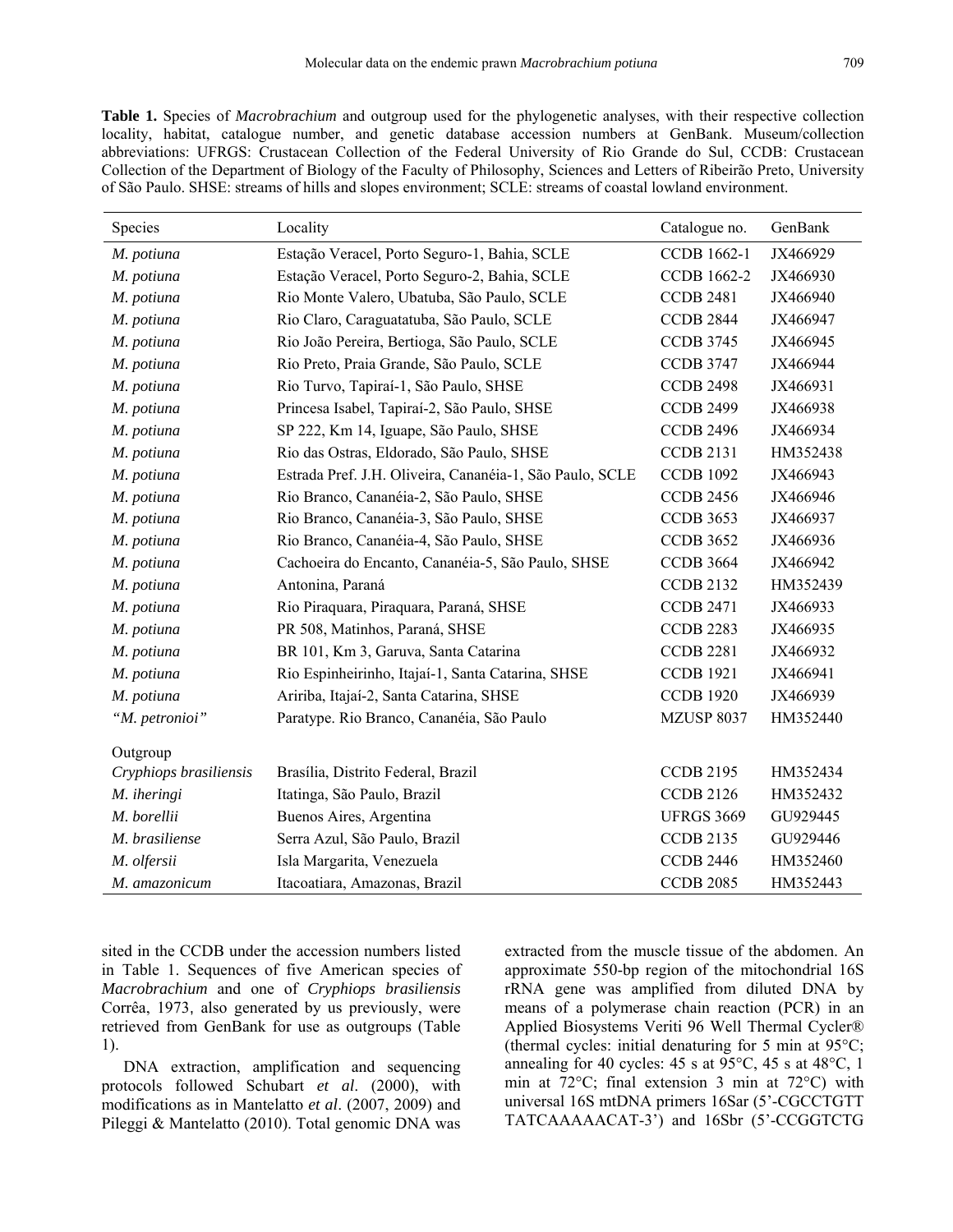AACTCAGATCACGT-3') (Palumbi & Benzie, 1991). PCR products were purified using Sure Clean (Bioline), and sequenced with the ABI Big Dye® Terminator Mix (Applied Biosystems, Carlsbad, CA) in an ABI Prism 3100 Genetic Analyzer® (Applied Biosystems automated sequencer) following Applied Biosystems protocols. All sequences were confirmed by sequencing both strands. A consensus sequence for the two strands was obtained using the computational program BIOEDIT 7.0.5 (Hall, 2005).

Estimates of genetic divergence (p-distance) over sequence pairs between and within groups were conducted in MEGA 5, using pairwise deletion of gaps and missing data (Tamura *et al.*, 2011). The maximum likelihood (ML) analysis was conducted in the RAxML program (7.2.7) (Stamatakis, 2006), implemented in CIPRES ("Cyberinfrastructure for Phylogenetic Research") (http://www.phylo.org), and the assumed evolutional model was GTR+Γ+I ("General Time Reversible" + Gama + invariable sites). The consistency of topologies was measured by the bootstrap method (1000 replicates), and only confidence values >50% were reported.

In the parsimony analysis, we carried out a dynamic analysis in software POY version 4.0 (Varón *et al*., 2007), under direct optimization (Wheeler, 1996). The topology consistency was measured by Bremer support. All data sets were analyzed, under 10 parameter sets, for a range of indels, transition and transversion ratios, and only the tree with the best parameter sets is presented here.

### **RESULTS**

Nineteen new partial sequences (531 bp) of the mitochondrial 16S rRNA gene were obtained from specimens identified as *Macrobrachium potiuna* based on morphological characters.

The topologies obtained by maximum likelihood and parsimony analyses revealed that *M. potiuna* represents a well-supported monophyletic clade (*i.e.*, bootstrap and Bremer support), from now on referred to as *M. potiuna "sensu lato"*. Nevertheless, two clear clades supported by both analyses were formed within *M. potiuna "sensu lato"*. These clades are referred to here as *M. potiuna "sensu stricto"* and *M. potiuna "Affinis-*Clade*"* (Figs. 1-2).

Genetic variability ranged from 0 to 0.025 among the *M. potiuna "sensu stricto"* specimens (mean 0.010  $\pm$  0.003) and from 0 to 0.046 among the *M. potiuna "Affinis-Clade"* specimens (mean  $0.028 \pm 0.005$ ). The divergence between groups ranged from 0.029 to 0.074 (mean  $0.044 \pm 0.007$ ) (Table 2).

The *Macrobrachium potiuna* "*sensu stricto*" clade includes specimens from areas near the type locality in the states of Santa Catarina and Paraná and specimens from southern São Paulo, mainly found in streams of hills and slopes (Fig. 3). Some specimens from southern Brazil (Paraná and Santa Catarina) formed a homogeneous and distinct group within the *M. potiuna "sensu stricto"* clade*.* This clade also included the paratype of "*M. petronioi"*.

The *M. potiuna "Affinis-*Clade*"* includes specimens from São Paulo, Paraná and Bahia, mainly found in lowland streams. This clade was less well supported by bootstrap compared to the *M. potiuna "sensu stricto"* clade (Fig. 2); however it had the same Bremer support (Fig. 1). The *M*. *potiuna "Affinis-*Clade*"* also presented two subgroups that were well supported in both the maximum likelihood and parsimony analyses (Figs 1-2). A subgroup was formed by specimens from southern São Paulo (subgroup A), and another was composed by specimens from a wide geographical distribution, including Bahia, northern São Paulo and Paraná (subgroup B).

#### **DISCUSSION**

The mitochondrial DNA (mtDNA) marker was able to show the existence of at least two different groups within the species, currently recognized as *Macrobrachium potiuna,* which may indicate the possible existence of cryptic species. To the best of our knowledge, this is the first report to show genetic separation among populations of a freshwater shrimplike form, with abbreviated larval development, inhabiting South American drainages.

The collections of individuals from Bahia reported here, represent the first record of *Macrobrachium potiuna "sensu lato"* in this state. Additional specimens were collected in Una, Bahia (15°12'S, 39°3'W; Universidade Estadual de Santa Cruz collection - UESC 1348, 1357 and 1359), extending its northern distribution by about 450 km from past records. Previous studies in nearby areas failed to report this species (Barros & Braun, 1997; Almeida, 2008), which may indicate that the species is rare in this area compared with southeastern and southern Brazil, where it is easily found in coastal basins.

The results confirm "*Macrobrachium petronioi"* as a junior synonymous of *Macrobrachium potiuna*, since the paratype of "*M. petronioi"* was allocated in the *M. potiuna* "*sensu stricto*" clade. The synonymy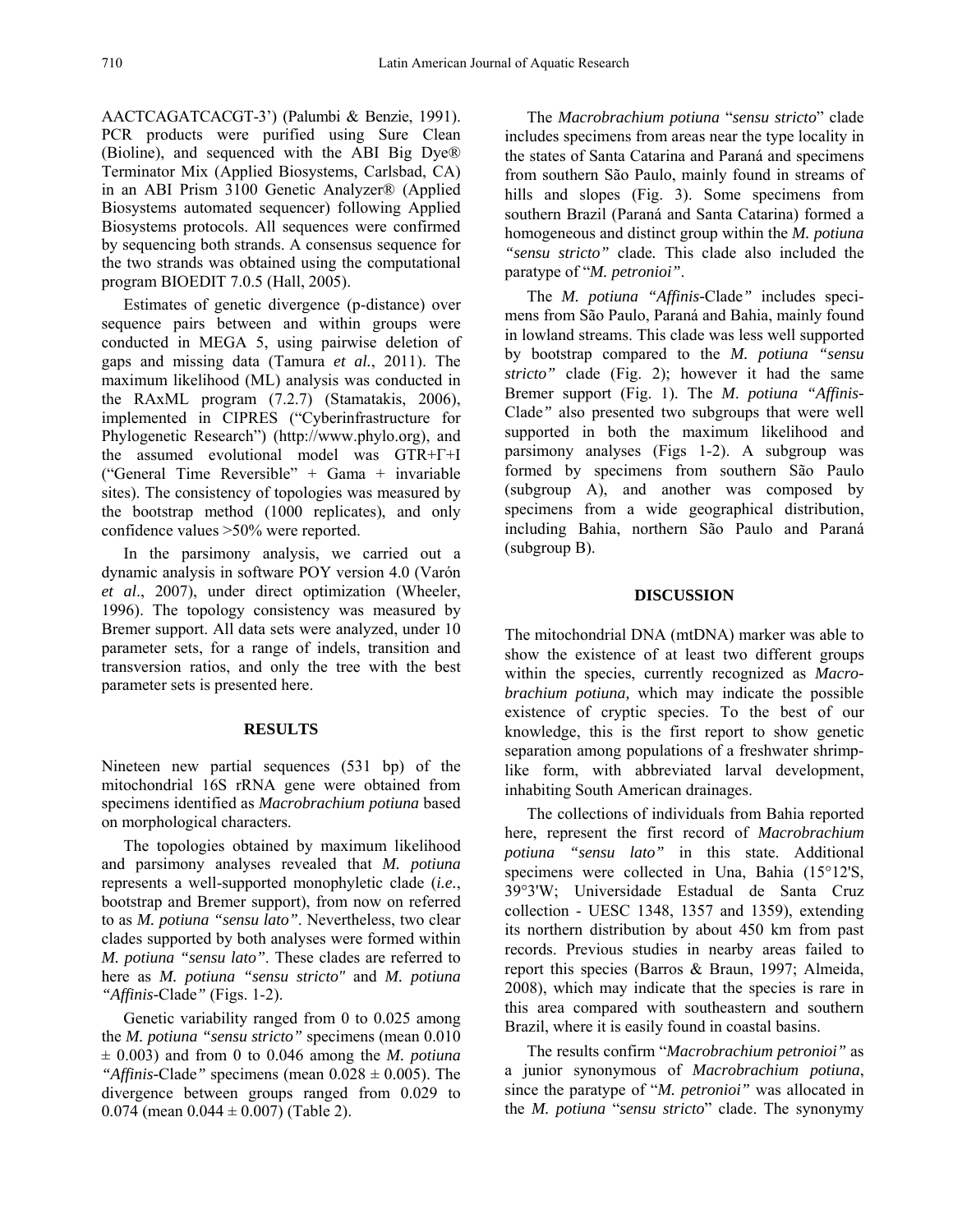

Figure 1. Phylogenetic tree for *Macrobrachium potiuna* and related species based on direct optimization analysis of 16S rRNA gene datasets, under the parameter set which produced the most parsimonious tree. Numbers above are bremer support values. SHSE: streams of hills and slopes environment, SCLE: streams of coastal lowland environment. BA: Bahia, PR: Paraná, SP: São Paulo, SC: Santa Catarina.

between these species was previously proposed based on molecular (Pileggi & Mantelatto, 2010) and morphological data (Pileggi & Mantelatto, 2012).

If we assume that the two lineages observed here came from ancient populations distributed over the highlands of southern and southeastern Brazil, since the closest species Cryphiops brasiliensis Corrêa, 1973 and Macrobrachium iheringi (Ortmann, 1897) occur in this region and in central Brazil (Pileggi  $\&$ Mantelatto, 2010), the existence of two genetic groups may be the result of different geological events. Such events would be the capture of highlands headwaters by erosion and other geological events (Ribeiro, 2006). However, the relatively low genetic distance between the groups weakens this hypothesis.

More strongly, our study demonstrates that small monophyletic groups within this *Macrobrachium* potiuna complex can show differences in terms of habitat and lifestyle. Specimens of *Macrobrachium* potiuna "sensu stricto" are often found in streams of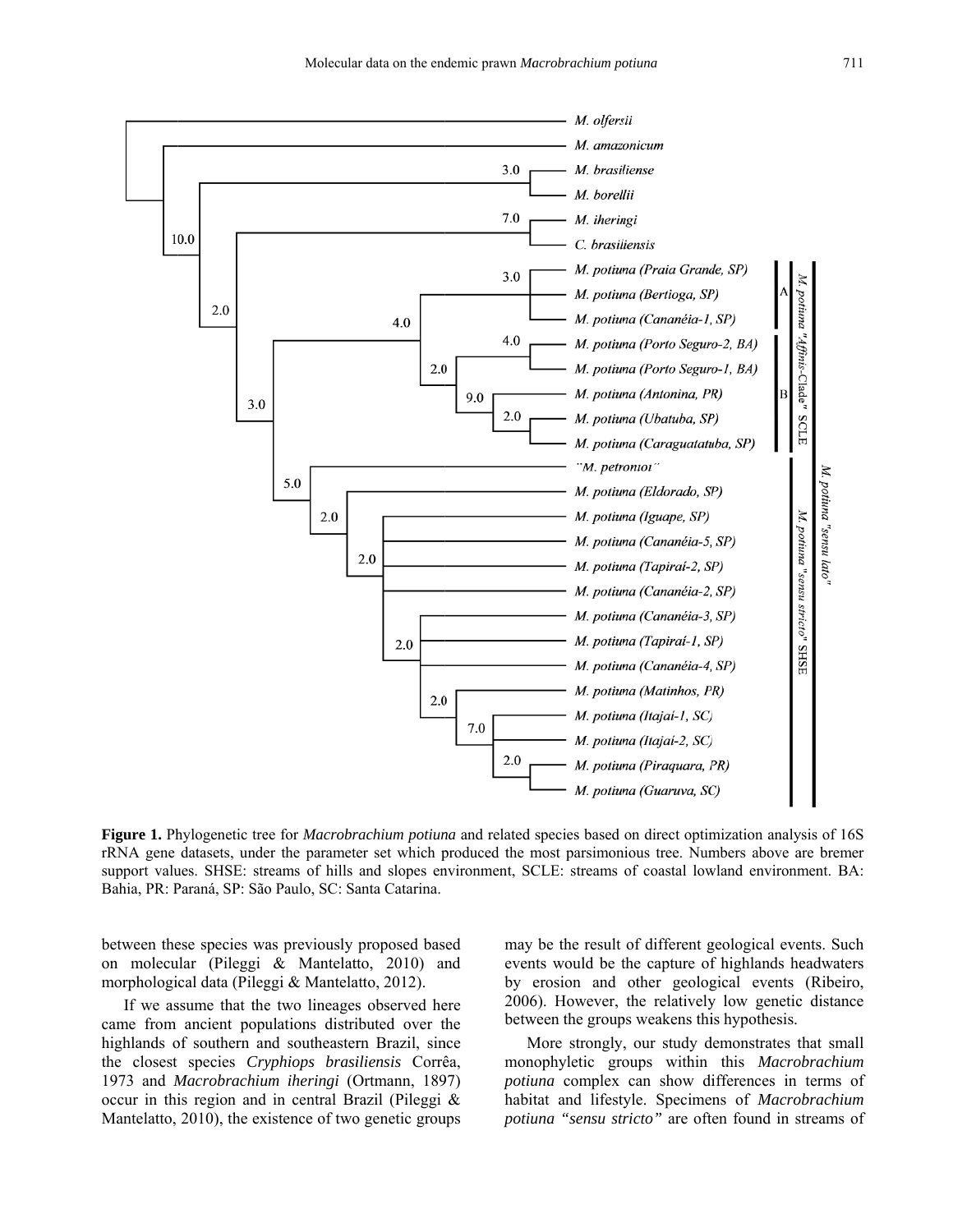

Figure 2. Phylogenetic tree for Macrobrachium potiuna and related species based on maximum likelihood analysis of 16S rRNA gene. Numbers below are significance values for 1000 bootstraps; values <50% are not shown. SHSE; streams of hills and slopes environment, SCLE: streams of coastal lowland environment. BA: Bahia, PR: Paraná, SP: São Paulo, SC: Santa Catarina.

hills and slopes, which usually have clear water, rocky bottoms, and rapids. In contrast, specimens of the M. potiuna "Affinis-Clade" often inhabit coastal lowland streams, which usually have dark water, marginal vegetation, and slow current. These differences in the characteristics of the environments in which specimens of each clade are regularly found may indicate the presence of an ecological barrier, with a speciation process of each group occupying different niches. Some systematic studies, combined with behavioral and ecological observations, have revealed the evolutionary basis for most peculiar behaviors and the conditions favoring colonization and subsequent evolution (see Baeza et al., 2010 for references). Ecological speciation in response to different environmental pressures has been reported for neighboring populations of several groups of organisms (Schluter, 2009). Among aquatic animals, sympatric speciation has been already reported for fish species that diverge between benthic and limnetic forms (Rundle et al., 2000; Barluenga et al., 2006), and among populations that reproduce in the sea and in rivers (Hendry *et al.*, 2000). Although some studies have reported evidences of sympatric ecological speciation in freshwater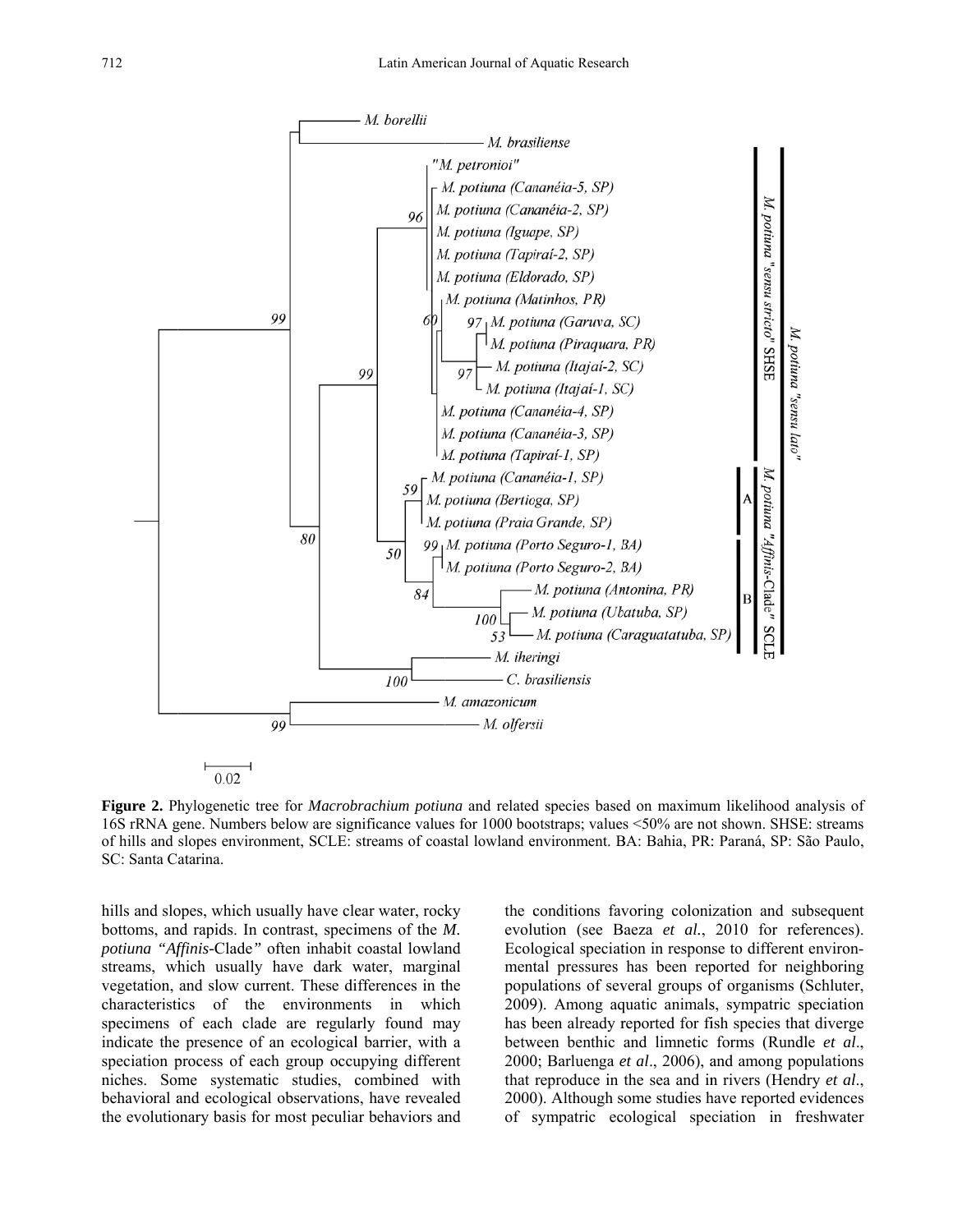| Paraná, SP: São Paulo, SC: Santa Catarina. AC: M. potiuna "Affini<br>Table 2. Genetic divergence matrix of the 16S rRNA gene among |         |           |                |           |           |         |                |          |         | s-Clade, SS: M. potiuna |          |                |              | sensu stricto  |                 |                 |                 |                |                       |                |       |           | species of Macrobrachium observed in the phylogenetic analyses. Locality abbreviations: BA: Bahia, |       | $\mathbb{R}$ |       |  |
|------------------------------------------------------------------------------------------------------------------------------------|---------|-----------|----------------|-----------|-----------|---------|----------------|----------|---------|-------------------------|----------|----------------|--------------|----------------|-----------------|-----------------|-----------------|----------------|-----------------------|----------------|-------|-----------|----------------------------------------------------------------------------------------------------|-------|--------------|-------|--|
|                                                                                                                                    |         | $\sim$    | $\mathfrak{c}$ | 4         | $\sim$    | $\circ$ | $\overline{ }$ | $\infty$ | $\circ$ | $\Xi$                   | $\equiv$ | $\overline{c}$ | $\mathbf{L}$ | $\overline{4}$ | $\overline{15}$ | $\overline{16}$ | $\overline{17}$ | $\overline{8}$ | 20<br>$\overline{19}$ | $\overline{a}$ | S     | 23        | $\mathbb{Z}$                                                                                       | 25    | 26           | 27    |  |
| 1. M. olfersii                                                                                                                     |         |           |                |           |           |         |                |          |         |                         |          |                |              |                |                 |                 |                 |                |                       |                |       |           |                                                                                                    |       |              |       |  |
| 2. M. amazonicum                                                                                                                   | 0.099   |           |                |           |           |         |                |          |         |                         |          |                |              |                |                 |                 |                 |                |                       |                |       |           |                                                                                                    |       |              |       |  |
| 3. M. brasiliensis                                                                                                                 | 0.130   | 0.116     |                |           |           |         |                |          |         |                         |          |                |              |                |                 |                 |                 |                |                       |                |       |           |                                                                                                    |       |              |       |  |
| 4. M. borellii                                                                                                                     | 0.103   | 0.095     | 0.074          |           |           |         |                |          |         |                         |          |                |              |                |                 |                 |                 |                |                       |                |       |           |                                                                                                    |       |              |       |  |
| 5. C. brasiliensis                                                                                                                 | 0.116   | 0.113     | 0.091          | 0.084     |           |         |                |          |         |                         |          |                |              |                |                 |                 |                 |                |                       |                |       |           |                                                                                                    |       |              |       |  |
| 6. M. iheringi                                                                                                                     | 0.122   | 0.113     | $0.110$        | 0.074     | 0.055     |         |                |          |         |                         |          |                |              |                |                 |                 |                 |                |                       |                |       |           |                                                                                                    |       |              |       |  |
| 7. M. potiuna Cananeia-1 SP AC                                                                                                     | 0.109   | 0.103     | 0.082          | 0.053     | 0.076     | 0.070   |                |          |         |                         |          |                |              |                |                 |                 |                 |                |                       |                |       |           |                                                                                                    |       |              |       |  |
| 8. M. potiuna Bertioga SP AC                                                                                                       | 0.110   | 0.105     | 0.086          | 0.057     | 0.080     | 0.074   | 0.002          |          |         |                         |          |                |              |                |                 |                 |                 |                |                       |                |       |           |                                                                                                    |       |              |       |  |
| 9. M. potiuna Praia Grande SP AC                                                                                                   | 0.110   | 0.103     | 0.086          | 0.057     | 0.078     | 0.072   | 0.002          | 0.000    |         |                         |          |                |              |                |                 |                 |                 |                |                       |                |       |           |                                                                                                    |       |              |       |  |
| 10. M. potiuna Antonina PR AC                                                                                                      | 0.133   | 0.118     | 0.105          | $0.070\,$ | 0.099     | 0.101   | 0.046          | 0.046    | 0.044   |                         |          |                |              |                |                 |                 |                 |                |                       |                |       |           |                                                                                                    |       |              |       |  |
| 11. M. potiuna Ubatuba SP AC                                                                                                       | 0.135   | 0.120     | 0.105          | 0.070     | 0.091     | 0.091   | 0.040          | 0.040    | 0.038   | 0.021                   |          |                |              |                |                 |                 |                 |                |                       |                |       |           |                                                                                                    |       |              |       |  |
| 12. M. potiuna Caraguatatuba SP AC                                                                                                 | 0.137   | 0.114     | 0.105          | 0.074     | 0.095     | 0.097   | 0.044          | 0.044    | 0.042   | 0.021                   | 0.015    |                |              |                |                 |                 |                 |                |                       |                |       |           |                                                                                                    |       |              |       |  |
| 13. M. potiuna Porto Seguro-1 BA AC                                                                                                | $0.117$ | 0.102     | 0.090          | 0.067     | 0.079     | 0.077   | 0.021          | 0.019    | 0.017   | 0.038                   | 0.036    | 0.033          |              |                |                 |                 |                 |                |                       |                |       |           |                                                                                                    |       |              |       |  |
| 14. M. potiuna Porto Seguro-2 BA AC                                                                                                | 0.116   | 0.101     | 0.089          | 0.066     | 0.078     | 0.076   | 0.021          | 0.019    | 0.017   | 0.038                   | 0.036    | 0.032          | 0.000        |                |                 |                 |                 |                |                       |                |       |           |                                                                                                    |       |              |       |  |
| SS<br>15. M. potiuna Matinhos PR                                                                                                   | 0.108   | 0.105     | 0.088          | 0.063     | 0.082     | 0.072   | 0.034          | 0.032    | 0.032   | 0.053                   | 0.055    | 0.055          | 0.034        | 0.034          |                 |                 |                 |                |                       |                |       |           |                                                                                                    |       |              |       |  |
| 16. M. potiuna Garuva SC SS                                                                                                        | 0.112   | $0.107\,$ | 0.097          | 0.076     | 0.088     | 0.080   | 0.048          | 0.046    | 0.046   | 0.059                   | 0.065    | 0.065          | 0.044        | 0.044          | 0.017           |                 |                 |                |                       |                |       |           |                                                                                                    |       |              |       |  |
| 17. M. potiuna Piraquara PR SS                                                                                                     | 0.112   | $0.107\,$ | 0.097          | 0.076     | 0.088     | 0.080   | 0.048          | 0.046    | 0.046   | 0.059                   | 0.065    | 0.065          | 0.044        | 0.044          | 0.017           | 0.000           |                 |                |                       |                |       |           |                                                                                                    |       |              |       |  |
| SS<br>18. M. potiuna Itajaí-2 SC                                                                                                   | 0.116   | 0.110     | 0.101          | 0.080     | 0.091     | 0.084   | 0.053          | 0.051    | 0.051   | 0.068                   | 0.074    | 0.070          | 0.050        | 0.049          | 0.019           | 0.010           | 0.010           |                |                       |                |       |           |                                                                                                    |       |              |       |  |
| 19. M. potiuna Itajaí-1 SC SS                                                                                                      | 0.112   | 0.103     | 0.097          | 0.076     | $0.084\,$ | 0.076   | 0.050          | 0.048    | 0.046   | 0.061                   | 0.067    | 0.063          | 0.042        | 0.042          | 0.015           | 0.006           | 0.006           | 0.008          |                       |                |       |           |                                                                                                    |       |              |       |  |
| 20. M. potiuna Tapirai-1 SP SS                                                                                                     | 0.108   | 0.104     | 0.086          | 0.057     | 0.076     | 0.067   | 0.031          | 0.029    | 0.029   | 0.043                   | 0.047    | 0.049          | 0.033        | 0.033          | 0.002           | 0.016           | 0.016           | 0.018<br>0.016 |                       |                |       |           |                                                                                                    |       |              |       |  |
| 21. M. potiuna Tapirai-2 SP SS                                                                                                     | 0.105   | 0.105     | 0.086          | 0.057     | 0.078     | 0.071   | 0.034          | 0.032    | 0.032   | 0.050                   | 0.051    | 0.051          | 0.035        | 0.034          | 0.004           | 0.019           | 0.019           | 0.019<br>0.023 | 0.002                 |                |       |           |                                                                                                    |       |              |       |  |
| 22. M. potiuna Cananeia-2 SP SS                                                                                                    | 0.107   | 0.105     | 0.088          | 0.059     | 0.080     | 0.073   | 0.036          | 0.034    | 0.034   | 0.051                   | 0.053    | 0.051          | 0.035        | 0.034          | 0.004           | 0.019           | 0.019           | 0.017<br>0.021 | 0.002                 | 0.000          |       |           |                                                                                                    |       |              |       |  |
| 23. M. potiuna Cananeia-3 SP SS                                                                                                    | 0.105   | 0.101     | 0.086          | 0.057     | 0.078     | 0.069   | 0.033          | 0.031    | 0.031   | 0.048                   | 0.052    | 0.052          | 0.033        | 0.032          | 0.002           | 0.017           | 0.017           | 0.021          | 0.000<br>0.017        | 0.002          | 0.002 |           |                                                                                                    |       |              |       |  |
| 24. M. potiuna Cananeia-4 SP SS                                                                                                    | 0.108   | 0.105     | 0.090          | 0.061     | 0.080     | 0.072   | 0.036          | 0.034    | 0.034   | 0.051                   | 0.053    | 0.053          | 0.036        | 0.036          | 0.002           | 0.019           | 0.019           | 0.021          | 0.000<br>0.017        | 0.002          | 0.002 | 0.000     |                                                                                                    |       |              |       |  |
| 25. M. potiuna Cananeia-5 SP SS                                                                                                    | 0.108   | 0.109     | 0.086          | 0.061     | 0.078     | 0.074   | 0.038          | 0.036    | 0.036   | 0.053                   | 0.055    | 0.055          | 0.038        | 0.038          | 0.006           | 0.023           | 0.023           | 0.021<br>0.025 | 0.004                 | 0.002          | 0.002 | 0.004     | 0.004                                                                                              |       |              |       |  |
| 26. "M. petronioi"                                                                                                                 | 0.105   | 0.105     | 0.089          | 0.059     | 0.078     | 0.074   | 0.034          | 0.032    | 0.032   | 640(                    | 0.051    | 0.051          | 0.034        | 0.034          | 0.006           | 0.023           | 0.023           | 0.021<br>0.025 | 0.004                 | 0.002          | 0.002 | 0.004     | 0.004                                                                                              | 0.004 |              |       |  |
| 27. M. potiuna Eldorado SP SS                                                                                                      | 0.106   | 0.107     | 0.087          | 0.059     | 0.082     | 0.074   | 0.036          | 0.034    | 0.034   | 0.051                   | 0.053    | 0.053          | 0.036        | 0.036          | 0.004           | 0.021           | 0.021           | 0.023          | 0.002<br>0.019        | 0.000          | 0.000 | $0.002\,$ | 0.002                                                                                              | 0.002 | 0.002        |       |  |
| 28. M. potiuna Iguape SP SS                                                                                                        | 0.105   | 0.107     | 0.088          | 0.057     | 0.080     | 0.073   | 0.036          | 0.034    | 0.034   | 0.051                   | 0.053    | 0.053          | 0.036        | 0.036          | 0.004           | 0.021           | 0.021           | 0.019<br>0.023 | 0.002                 | 0.000          | 0.000 | 0.002     | 0.002                                                                                              | 0.002 | 0.002        | 0.000 |  |
|                                                                                                                                    |         |           |                |           |           |         |                |          |         |                         |          |                |              |                |                 |                 |                 |                |                       |                |       |           |                                                                                                    |       |              |       |  |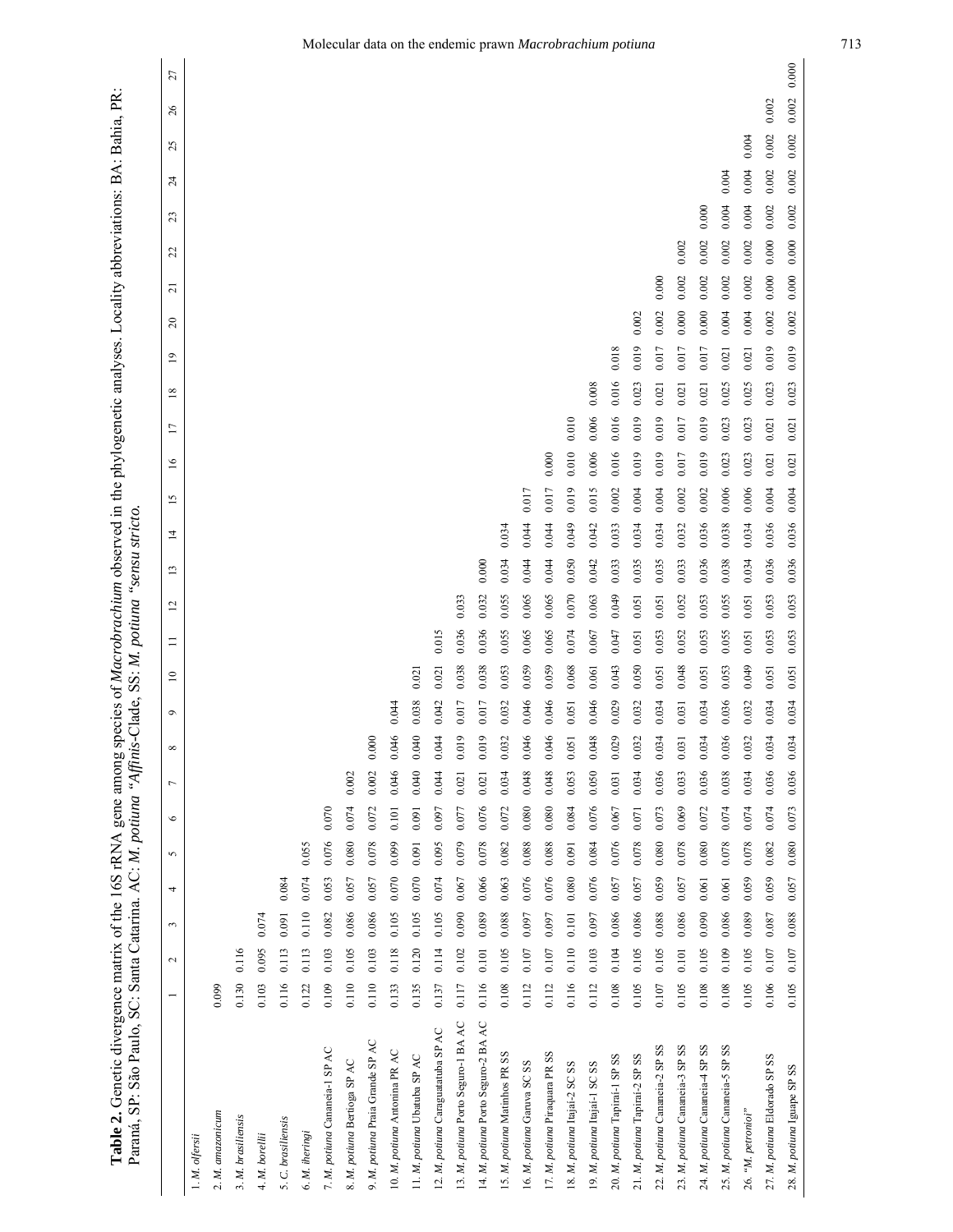

**Figure 3.** Sampling sites of *M. potiuna* "*sensu stricto*" and "*M. potiuna* "*Affinis*-Clade". BA: Bahia, ES: Espirito Santo, RJ: Rio de Janeiro, SP: São Paulo, PR: Paraná, SC: Santa Catarina, RS: Rio Grande do Sul.

crustaceans (Von Rintelen *et al.*, 2007, 2010), the study of this issue is still in an early phase for freshwater crustaceans, and we argue in favor of future phylogenetic studies in combination with ecological approaches to improve our knowledge of evolution within freshwater species.

The mean 16S rRNA gene divergence between *M*. *potiuna* "*sensu stricto*" and *M*. *potiuna* "*Affinis*-Clade" was comparable to that reported between some sister species of freshwater carideans (Muñoz *et al.,* 2009; Pileggi & Mantelatto, 2010; Torati & Mantelatto, 2012). The relatively small genetic distance between the groups may indicate a recent divergence of the lineages. The maintenance of this genetic population structure may be the result of low or absent genetic flow among some populations. *M. potiuna* is a freshwater species, and its adult forms cannot disperse between basins through the ocean. Furthermore, the extremely abbreviated larval development of *M. potiuna* also limits its potential for dispersal as larvae or juveniles; additionally, experimental observations demonstrated that *M. potiuna* only complete the larval development in freshwater conditions or low salinities around 13 ppt (S.L.S. Bueno, *pers. comm.*)*.* This hypothesis is enhanced, since widely distributed populations of American freshwater species with extended larval development (*e.g.*, *Macrobrachium carcinus* and *M. olfersii*) did not form distinct genetic structures by the 16S mitochondrial gene (Pileggi & Mantelatto, 2010; Rossi & Mantelatto, 2013). Nevertheless, because during periods of high rainfall, juveniles of *M. potiuna* can be carried to inshore areas, and because they have some resistance to changes in temperature and salinity, restricted dispersal between adjacent coastal basins appears to be possible: in experimental observations, adults of *M. potiuna* were strong hyperosmotic regulators in freshwater or low salinities (0-14 ppt), while at high salinities (21-35 ppt) they were hypoconformers; mortality started at salinity of 21 ppt, and metabolic rates tended to decline with salinity increase (for details see Moreira *et al.*, 1983). In addition, *M. potiuna* is found in natural environments with high variability of water temperature (for review see Boos & Althoff, 2002).

Since this species seems to be distributed continuously along hundreds of kilometers of the coastal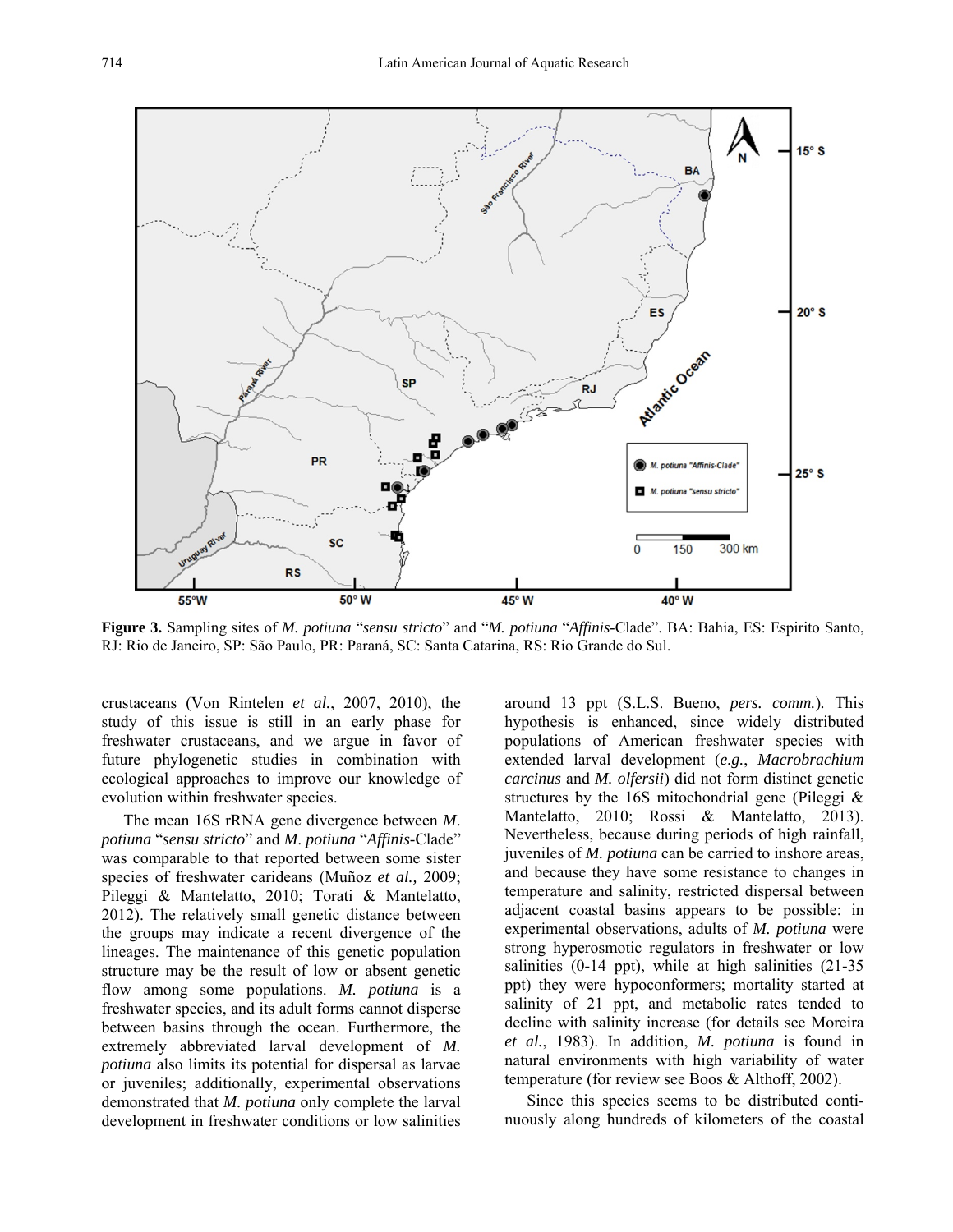drainage, the consequent question is why genetic differentiation can be detected between the northern and southern populations. The cause is still uncertain, and requires more detailed phylogeographic studies to resolve this issue. However, the 16Smt results clearly indicate that there is genetic structure among populations that are morphologically recognized as *M. potiuna*. The morphological variability reported for the species, may represent variations related to low or absent gene flow between populations. The existence of these two distinct genetic groups, within the *M. potiuna "sensu lato"* entity, must be considered in future ecological, morphological, physiological, and any other studies.

In decapod crustaceans, the 16Smt gene has been considered conserved and applicable to high levels. However, in some cases it is useful to infer genetic differentiation among species and populations (Schneider-Broussard *et al*., 1998; Schubart *et al*., 2000; Francisco & Galetti Jr., 2005; Torati & Mantelatto, 2012). The use of more variable genes, such as cytochrome oxidase subunit I (COI), including a haplotype network, is in progress, and might show whether there are only two or more genetically distinct groups within *M. potiuna "sensu lato"*. Moreover, a detailed morphological analysis should be performed to identify characters that could both support the molecularly detected groups, and allow the description of at least one new taxonomic entity to accommodate the populations of the *M. potiuna "Affinis-*Clade*"*, which also presented an intriguing two subgroups (A and B in the Fig. 2), that were well supported in both analyses.

As recently reported in other genera (Torati & Mantelatto, 2012; Negri *et al*., 2012), our results also show that decapod diversity in South America is still underestimated due to the existence of cryptic species or difficulties with species delimitation due to the high morphological variability. Thus, the number of species could potentially be significantly increased with the use of molecular tools to aid in distinguishing these species. On the other hand, these tools may also provide a better understanding of decapod diversity, allowing the elimination of non-monophyletic taxa, which tend to foster overestimates of the number of species due to phenotypic variation.

## **ACKNOWLEDGEMENTS**

The present study is part of a long-term project to evaluate the taxonomy of freshwater/estuarine decapods in Brazil, supported by scientific grants provided to FLM by the Fundação de Amparo à Pesquisa do Estado de São Paulo - FAPESP (2002/ 08178-9; Biota 2010/50188-8; Coleções Científicas 2009/54931-0), and the Conselho Nacional de Desenvolvimento Científico e Técnológico - CNPq (472746/2004-9, 491490/2004-6, 473050/2007-2, and 471011/2011-8; Research Scholarships PQ 301261/ 2004-0, 301359/2007-5 and 302748/2010-5). FLC and LGP are supported by PhD and post-doctoral fellowships from CNPq (Proc. 140199/2011-0) and CAPES (Proc. 02630/09-5), respectively. We are grateful to the Instituto Bios – INIBIO, RPPN Estação Veracel, to the Department of Biology and Postgraduate Program in Comparative Biology of the FFCLRP/USP, CEBIMar/USP and Instituto Oceanográfico-USP/Base Cananéia for partial financial and logistic support, and to many colleagues and friends (Alexandre Almeida, Cassiano Caluff, Edvanda Souza-Carvalho, Emerson Mossolin, Georgina Bond-Buckup, Harry Boos, Sérgio Althoff, Sergio Bueno) for their help in collections, for making available some essential fresh specimens, for lending material from collections used in our research, and for critical discussion during the preparation of this manuscript. Special thanks to all members of LBSC for their assistance during the development of this study, to Dr. Rafael Robles for Spanish translation, to Dr. Janet Reid (JWR Associates) for providing the English review service, and to anonymous reviewers for suggestions and contributions toward improving this article. The collections of species conducted in this study complied with current applicable state and federal laws of Brazil (ICMBio 29811-1 and 25030-2; DIFAP/IBAMA/126/05; permanent license to FLM for collection of Zoological Material No. 11777-1 MMA/IBAMA/SISBIO).

## **REFERENCES**

- Almeida, A.O., P.A. Coelho, J.R. Luz, J.T.A. Santos & N.R. Ferraz. 2008. Decapod crustaceans in fresh waters of southeastern Bahia, Brazil. Rev. Biol. Trop., 56(3): 1225-1254.
- Baeza, J.A., J.A. Bolaños, S. Fuentes, J.E. Hernandez, C. Lira & R. López. 2010. Molecular phylogeny of enigmatic Caribbean spider crabs from the *Mithrax-Mithraculus* species complex (Brachyura: Majidae: Mithracinae): ecological diversity and a formal test of genera monophyly. J. Mar. Biol. Assoc. U.K., 90(4): 851-858.
- Barluenga, M., K.N. Stölting, W. Salzburger, M. Muschick & A.L Meyer. 2006. Sympatric speciation in Nicaraguan Crater Lake cichlid fish. Nature, 439(7077): 719-723.
- Barros, M.P. & A.S. Braun. 1997. Contribuição ao estudo dos Atyidae e Palaemonidae (Crustacea,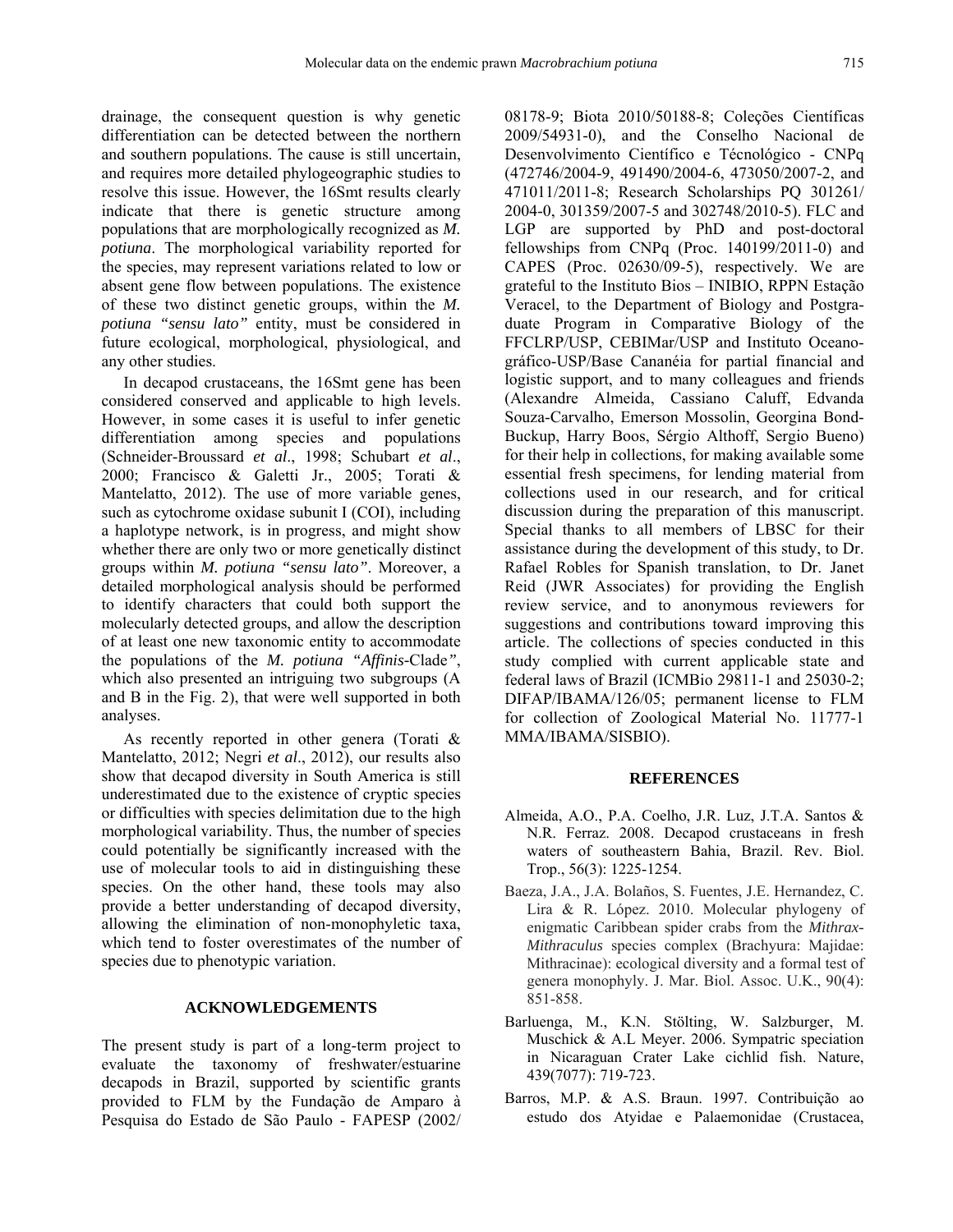Decapoda) do leste brasileiro 14º21' e 20º55' de latitude sul. Biotemas, 10(1): 7-26.

- Bond, G. & L. Buckup. 1982. O ciclo reprodutor de *Macrobrachium borelli* (Nobili, 1896) e *Macrobrachium potiuna* (Muller, 1880) (Crustacea, Decapoda, Palaemonidae) e suas relações com a temperatura. Rev. Brasil. Biol., 42: 473-483.
- Boos, H., Jr. & S.L. Althoff. 2002. Biologia reprodutiva de *Macrobrachium potiuna* (Muller, 1880) (Crustacea, Decapoda, Palaemonidae), no Parque Natural municipal São Francisco de Assis, Blumenau, SC. Rev. Est. Biol., 24(48): 45-50.
- Bueno, S.L.S. 1981. Desenvolvimento larval de *Macrobrachium potiuna* Muller, 1880 e *Macrobrachium iheringi* Ortmann 1897 (Crustacea, Decapoda, Palaemonidae). Master's Thesis, Zoologia. Instituto de Biociências, Universidade de São Paulo, São Paulo, 107 pp.
- De Grave, S. & C.H.J.M. Fransen. 2011. Carideorum catalogus: the recent species of the dendrobranchiate, stenopodidean, procarididean and caridean shrimps (Crustacea: Decapoda). Zool. Med., 85(9): 195-589.
- Dimmock, A., I. Williamson & P.B. Mather. 2004. The influence of environment on the morphology of *Macrobrachium australiense* (Decapoda: Palaemonidae). Aquacult. Int., 12(4-5): 435-456.
- Francisco, A.K. & P.M. Galetti Jr. 2005. Genetic distance between broodstocks of the marine shrimp *Litopenaeus vannamei* (Decapoda, Penaeidae) by mtDNA analyses. Gen. Mol. Biol., 28(2): 258-261.
- Hall, T. 2005. BioEdit 7.0.5. North Carolina State University, Department of Microbiology. Available via http://www.mbio.ncsu.edu/BioEdit/bioedit.html.
- Hendry, A.P., J.K. Wenburg, P. Bentzen, E.C. Volk & T.P. Quinn. 2000. Rapid evolution of reproductive isolation in the wild: evidence from introduced salmon. Science, 290(5491): 516-518.
- Keenan, C.P., P.J.F. Davie & D.L. Mann. 1998. A revision of the genus *Scylla* de Haan, 1833 (Crustacea: Decapoda: Brachyura: Portunidae). Raffles Bull. Zool., 46(1): 217-146.
- Kitaura, J., M. Nishida & K. Wada. 2002. Genetic and behavioral diversity in the *Macrophthalmus japonicus* species complex (Crustacea: Brachyura: Ocypodidae). Mar. Biol., 140(1): 1-8.
- Knowlton, N. 1986. Cryptic and sibling species among the Decapod Crustacea. J. Crust. Biol., 6(3): 356-363.
- Lai, J.C.Y., P.K.L. Ng & P.J.F. Davie. 2010. A revision of the *Portunus pelagicus* (Linnaeus, 1758) species complex (Crustacea: Brachyura, Portunidae), with the recognition of four species. Raffles Bull. Zool., 58(2): 199-237.
- Liu, M.Y., Y.X. Cai & C.S. Tzeng. 2007. Molecular systematics of the freshwater prawn genus *Macrobrachium* Bate, 1868 (Crustacea: Decapoda: Palaemonidae) inferred from mtDNA sequences, with emphasis on East Asian species. Zool. Stud., 46(3): 272-289.
- Mantelatto, F.L., R. Robles & D.L. Felder. 2007. Molecular phylogeny of the Western Atlantic species of the genus *Portunus* (Crustacea, Brachyura, Portunidae). Zool. J. Linn. Soc. Lond., 150(1): 211- 220.
- Mantelatto, F.L., L.G. Pileggi, I. Miranda & I.S. Wehrtmann. 2011. Does *Petrolisthes armatus* (Anomura, Porcellanidae) form a species complex or are we dealing with just one widely distributed species? Zool. Stud., 50(3): 372-384.
- Mantelatto, F.L., R. Robles, C.D. Schubart & D.L. Felder. 2009. Molecular phylogeny of the genus *Cronius* Stimpson, 1860, with reassignment of *C. tumidulus* and several American species of *Portunus*  to the genus *Achelous* De Haan, 1833 (Brachyura: Portunidae). In: J.W. Martin, K.A. Crandall & D.L. Felder (eds.). Crustacean Issues, 18: Decapod Crustacean phylogenetics. Taylor & Francis, CRC Press, Boca Raton, pp. 567-579.
- Mayr, E. 1963. Animal species and evolution. Harvard University Press, Cambridge, 797 pp.
- Mayr, E. 1969. Principles of systematic zoology. McGraw-Hill, New York, 428 pp.
- Melo, G.A.S. 2003. Famílias Atyidae, Palaemonidae e Sergestidae. In: G.A.S. Melo (ed.). Manual de identificação dos crustáceos decápodos de água doce brasileiros. Editora Loyola, São Paulo, pp. 289-415.
- Melo, S.G. & A.L. Brossi-Garcia. 1999. Postembryonic development of *Macrobrachium petronioi* (Caridea: Palaemonidae) in the laboratory. J. Crust. Biol., 19: 622-642.
- Moreira, G.S., J.C. McNamara, S.E. Shumway & P.S. Moreira. 1983. Osmoregulation and respiratory metabolism in Brazilian *Macrobrachium* (Decapoda, Palaemonidae). Comp. Biochem. Physiol. A, 74(1): 57-62.
- Müller, F. 1880. *Palaemon potiuna*. Ein Beispiel abgekurzter Verwandlung. Zool. Anz., 3: 152-157.
- Muñoz, J.E.G., A. Rodríguez, J.E.G. Raso & J.A. Cuesta. 2009. Genetic evidence for cryptic speciation in the freshwater shrimp genus *Atyaephyra* de Brito Capello (Crustacea, Decapoda, Atyidae). Zootaxa, 2025: 32- 42.
- Negri, M., L.G. Pileggi & F.L. Mantelatto. 2012. Molecular barcode and morphological analyses reveal the taxonomic and biogeographical status of the striped-legged hermit crab species *Clibanarius sclopetarius* (Herbst, 1796) and *Clibanarius vittatus*